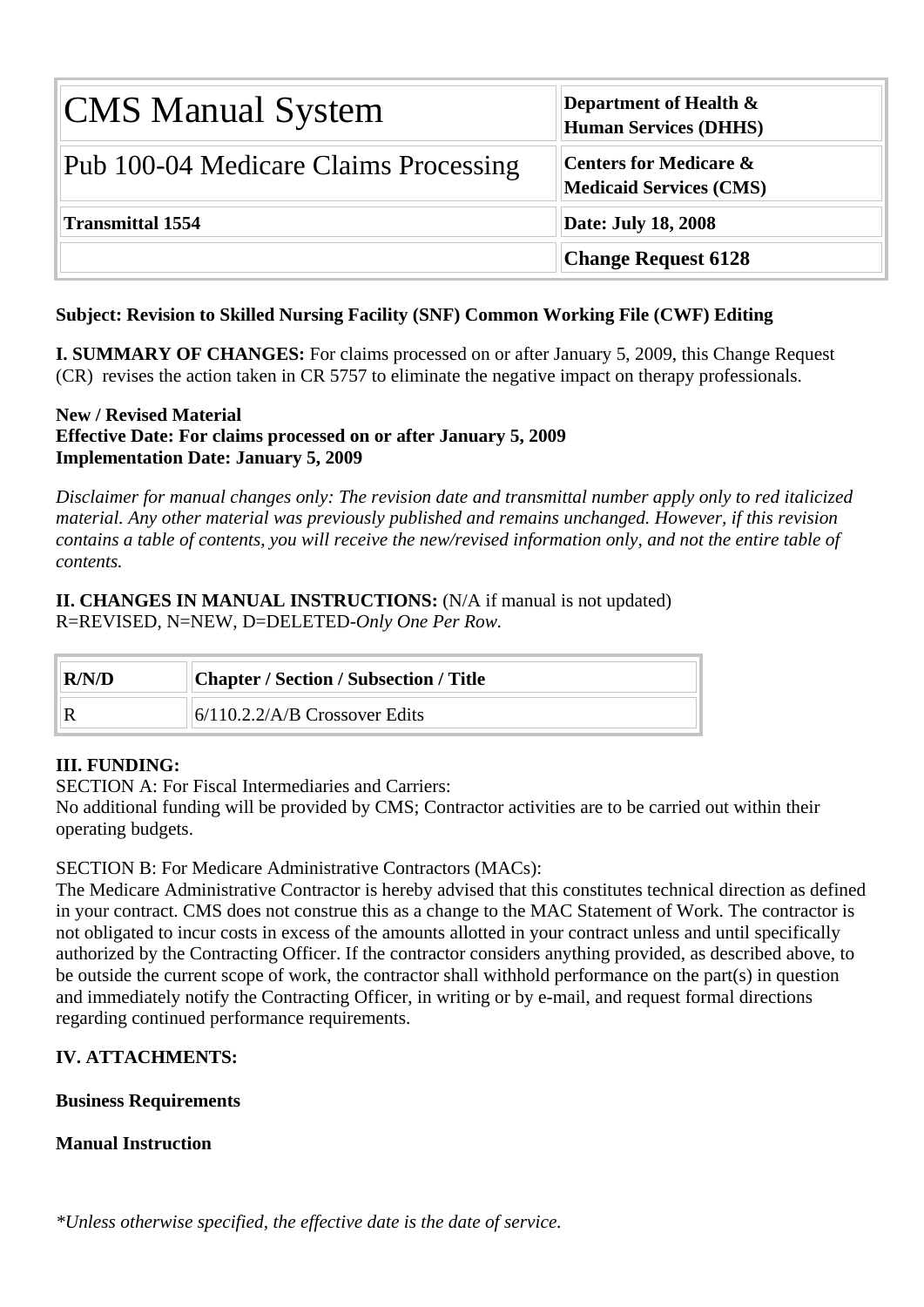# **Attachment - Business Requirements**

**Pub. 100-04 Transmittal: 1554 Date: July 18, 2008 Change Request: 6128** 

## **SUBJECT: Revision to Skilled Nursing Facility (SNF) Common Working File (CWF) Editing**

**Effective Date**: For claims processed on or after January 5, 2009

**Implementation Date:** January 5, 2009

## **I. GENERAL INFORMATION**

**A. Background:** Change Request 5757 implemented revisions to CWF editing. It has come to our attention that this editing is negatively impacting therapy professionals. Therefore, the coding added to that edit shall be removed for claims processed on or after January 5, 2009.

**B.** Policy: This change represents no change to policy.

## **II. BUSINESS REQUIREMENTS TABLE**

*Use"Shall" to denote a mandatory requirement* 

| <b>Number</b> | Requirement                                                                                                                                                      | Responsibility (place an "X" in each applicable<br>column) |                       |   |                                                               |                        |        |                                                                     |        |             |              |
|---------------|------------------------------------------------------------------------------------------------------------------------------------------------------------------|------------------------------------------------------------|-----------------------|---|---------------------------------------------------------------|------------------------|--------|---------------------------------------------------------------------|--------|-------------|--------------|
|               |                                                                                                                                                                  | A<br><sub>R</sub><br>M<br>A                                | D<br>M<br>E<br>M<br>A | F | $\mathcal{C}$<br>A<br>$\mathbb{R}$<br>$\mathbb{R}$<br>F.<br>R | $\mathbb{R}$<br>H<br>H | F<br>S | Shared-System<br>Maintainers<br>M<br>$\mathbf{C}$<br>$\overline{S}$ | M<br>S | C<br>W<br>F | <b>OTHER</b> |
| 6128.1        | The contractor shall remove the coding added to CWF<br>edits 7258 and 7259 with CR 5757.                                                                         |                                                            |                       |   |                                                               |                        |        |                                                                     |        | X           |              |
| 6128.2        | Contractors shall re-open and re-process claims incorrectly<br>denied per the changes made in CR 5757 to edits 7258 and<br>7259 when brought to their attention. | X                                                          |                       |   | X                                                             |                        |        |                                                                     |        |             |              |

# **III. PROVIDER EDUCATION TABLE**

| <b>Number</b> | Requirement                                                   |   |         |              |               |              |        |                               |              |   | Responsibility (place an "X" in each applicable |
|---------------|---------------------------------------------------------------|---|---------|--------------|---------------|--------------|--------|-------------------------------|--------------|---|-------------------------------------------------|
|               |                                                               |   | column) |              |               |              |        |                               |              |   |                                                 |
|               |                                                               | A | D       | $\mathbf{F}$ | $\mathcal{C}$ | $\mathbb{R}$ |        | Shared-System                 |              |   | <b>OTHER</b>                                    |
|               |                                                               |   | M       |              | $\mathbf{A}$  | H            |        | Maintainers                   |              |   |                                                 |
|               |                                                               | B | E       |              | R             | H            | F      | M                             |              |   |                                                 |
|               |                                                               | M | M       |              | $\mathsf{R}$  |              |        | $\mathbf C$<br>$\overline{S}$ | M            | W |                                                 |
|               |                                                               | A | A       |              | E             |              | S<br>S |                               | <sub>S</sub> | F |                                                 |
|               |                                                               | C |         |              | R             |              |        |                               |              |   |                                                 |
| 6128.3        | A provider education article related to this instruction will | X |         |              | X             |              |        |                               |              |   |                                                 |
|               | be available at                                               |   |         |              |               |              |        |                               |              |   |                                                 |
|               | http://www.cms.hhs.gov/MLNMattersArticles/shortly             |   |         |              |               |              |        |                               |              |   |                                                 |
|               | after the CR is released. You will receive notification of    |   |         |              |               |              |        |                               |              |   |                                                 |
|               | the article release via the established "MLN Matters"         |   |         |              |               |              |        |                               |              |   |                                                 |
|               | listserv.                                                     |   |         |              |               |              |        |                               |              |   |                                                 |
|               | Contractors shall post this article, or a direct link to this |   |         |              |               |              |        |                               |              |   |                                                 |
|               | article, on their Web site and include information about it   |   |         |              |               |              |        |                               |              |   |                                                 |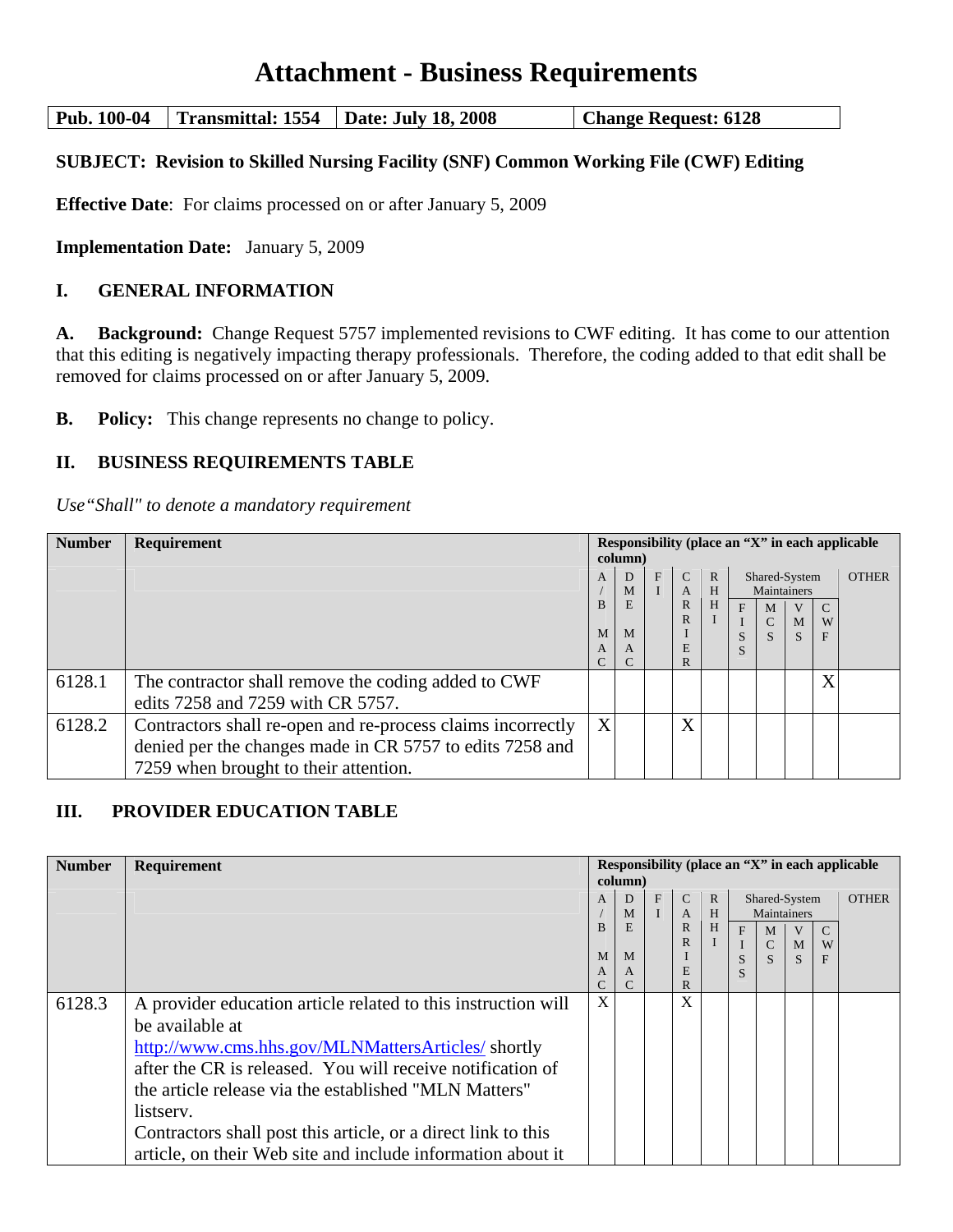| <b>Number</b> | Requirement                                                  | Responsibility (place an "X" in each applicable |         |   |              |              |   |               |   |               |              |
|---------------|--------------------------------------------------------------|-------------------------------------------------|---------|---|--------------|--------------|---|---------------|---|---------------|--------------|
|               |                                                              |                                                 | column) |   |              |              |   |               |   |               |              |
|               |                                                              | A                                               | D       | F | C            | $\mathbb{R}$ |   | Shared-System |   |               | <b>OTHER</b> |
|               |                                                              |                                                 | М       |   | A            | H            |   | Maintainers   |   |               |              |
|               |                                                              | B                                               | E       |   | $\mathbb{R}$ | H            | F | M             |   | $\mathcal{C}$ |              |
|               |                                                              | M                                               | M       |   | R            |              |   | $\mathsf{C}$  | M | W             |              |
|               |                                                              | A                                               | A       |   | E            |              |   |               |   | F             |              |
|               |                                                              |                                                 |         |   | R.           |              | S |               |   |               |              |
|               | in a listserv message within one week of the availability of |                                                 |         |   |              |              |   |               |   |               |              |
|               | the provider education article. In addition, the provider    |                                                 |         |   |              |              |   |               |   |               |              |
|               | education article shall be included in your next regularly   |                                                 |         |   |              |              |   |               |   |               |              |
|               | scheduled bulletin. Contractors are free to supplement       |                                                 |         |   |              |              |   |               |   |               |              |
|               | MLN Matters articles with localized information that         |                                                 |         |   |              |              |   |               |   |               |              |
|               | would benefit their provider community in billing and        |                                                 |         |   |              |              |   |               |   |               |              |
|               | administering the Medicare program correctly.                |                                                 |         |   |              |              |   |               |   |               |              |

# **IV. SUPPORTING INFORMATION**

## **Section A: For any recommendations and supporting information associated with listed requirements, use the box below: N/A**

*Use "Should" to denote a recommendation.* 

| X-Ref                        | Recommendations or other supporting information: |
|------------------------------|--------------------------------------------------|
| Requirement<br><b>Number</b> |                                                  |
|                              |                                                  |

# **Section B: For all other recommendations and supporting information, use this space: N/A**

### **V. CONTACTS**

**Pre-Implementation Contact(s):** Leslie Trazzi at [leslie.trazzi@cms.hhs.gov](mailto:leslie.trazzi@cms.hhs.gov)

**Post-Implementation Contact(s):** Appropriate Regional Office.

### **VI. FUNDING**

# **Section A: For** *Fiscal Intermediaries (FIs), Carriers, and Regional Home Health Carriers (RHHIs)* **use only one of the following statements:**

No additional funding will be provided by CMS; contractor activities are to be carried out within their operating budgets.

### **Section B:** *For Medicare Administrative Contractors (MACs)***, use the following statement:**

The Medicare Administrative Contractor is hereby advised that this constitutes technical direction as defined in your contract. CMS does not construe this as a change to the MAC Statement of Work. The contractor is not obligated to incur costs in excess of the amounts allotted in your contract unless and until specifically authorized by the Contracting Officer. If the contractor considers anything provided, as described above, to be outside the current scope of work, the contractor shall withhold performance on the part(s) in question and immediately notify the Contracting Officer, in writing or by e-mail, and request formal directions regarding continued performance requirements.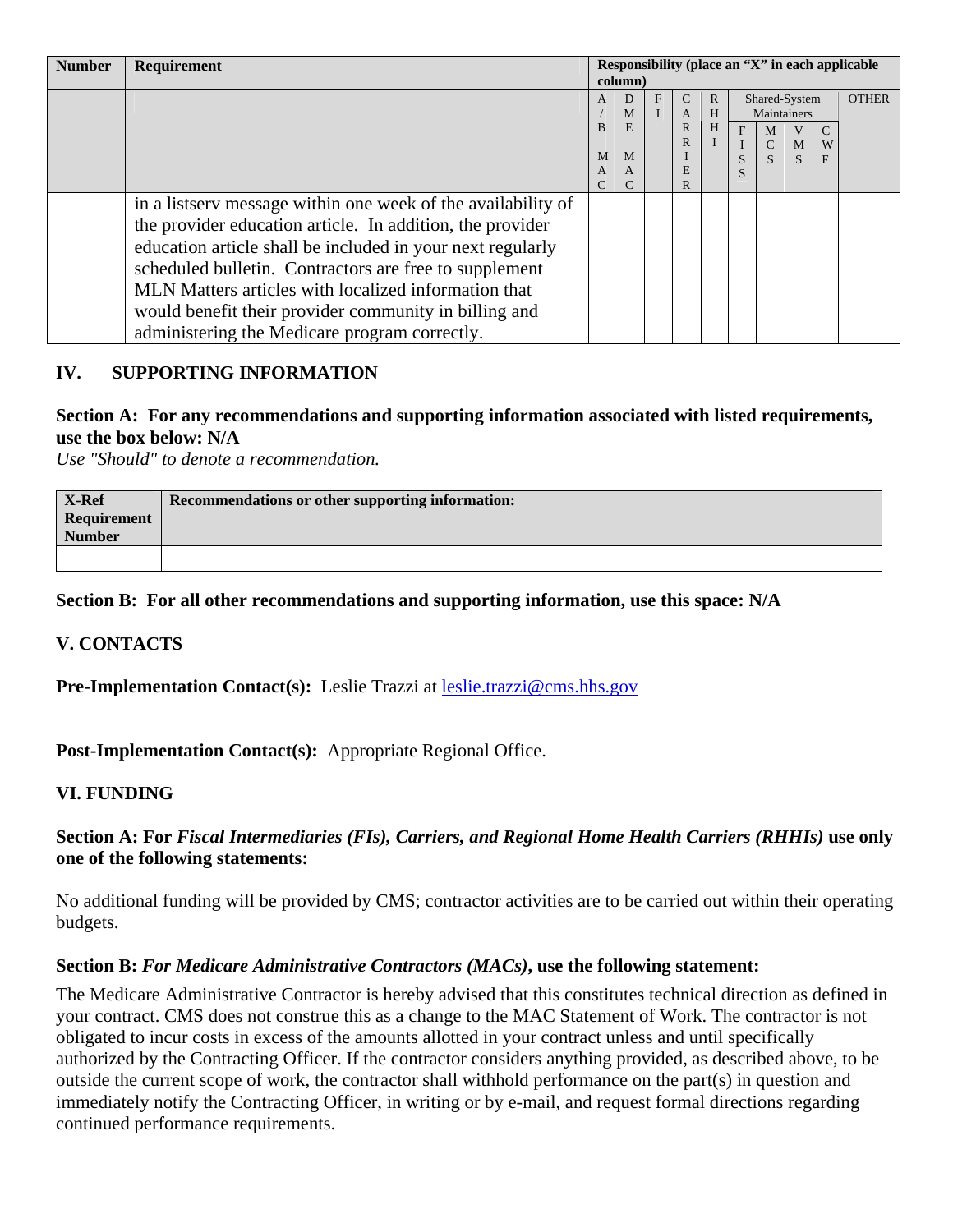# **110.2.2 - A/B Crossover Edits**

# *(Rev.1554, Issued: 07-18-08, Effective: 01-05-09, Implementation: 01-05-09)*

Effective April 1, 2002, CWF implemented the following crossover edits for carrier submitted claims. Carriers implemented automated processes for the resolution of these edits based on the codes returned in the trailers from CWF.

# **A. Edits 7258 and 7259 - Carrier Part B Physical Therapy Claim Against an Inpatient SNF 21x and Inpatient Part B 22x Claim**

Reject if a carrier Part B claim is received containing physical therapy (type of service of W), occupational therapy, or speech-language pathology and From/Thru Dates overlap or are within the From/Thru Dates on an SNF inpatient claim (21x) or an inpatient Part B  $claim (22x)$ .

Use separate error codes where (1) dates are within (contractor will reject claim) or (2) where dates overlap (contractor will automate a separate denial message to provider).

Bypass the edit in the following situations:

• The 21x or 22x type of bill contains a cancel date.

• The incoming claim from date equals the SNF  $21x$  or  $22x$  history claim discharge date or incoming through date equals the SNF 21x or 22x history claim admission date.

Effective for claims with dates of service on or after April 1, 2001, CWF implemented revisions on January 2, 2008 to bypass the edits 7258 and 7259 when a therapy claim with a date of service on or after April 1, 2001 is submitted and the date of service is within the From/Thru dates of an occurrence Span code date of 74 reported on a SNF inpatient claim 21x in history. This will allow for services to be separately payable outside of SNF consolidated billing during non-covered periods in the SNF.

Effective for claims with dates of service on or after April 1, 2001, CWF implemented revisions on April 7, 2008 to modify the existing therapy edit for Part B claims processing for non-covered SNF stays to read claims history to look for a 21x (SNF Inpatient) bill type that contains an Occurrence Code 22 (Date Active Care Ended) and a Patient Status Code 30 (Still patient or expected to return for outpatient services) where there is no subsequent 21x (SNF inpatient) bill type discharge claim from the same provider. As therapy services provided in a SNF must be consolidated when a beneficiary is in either a covered or non-covered stay, CWF will reject claims with dates of service after the posted SNF claim containing Occurrence Code 22 (Date Active Care Ended) and Patient Status 30 (Still patient or expected to return for outpatient services) until a 21x (SNF inpatient) bill type discharge claim is processed. The entity furnishing the therapy services must look to the SNF for reimbursement rather than the Medicare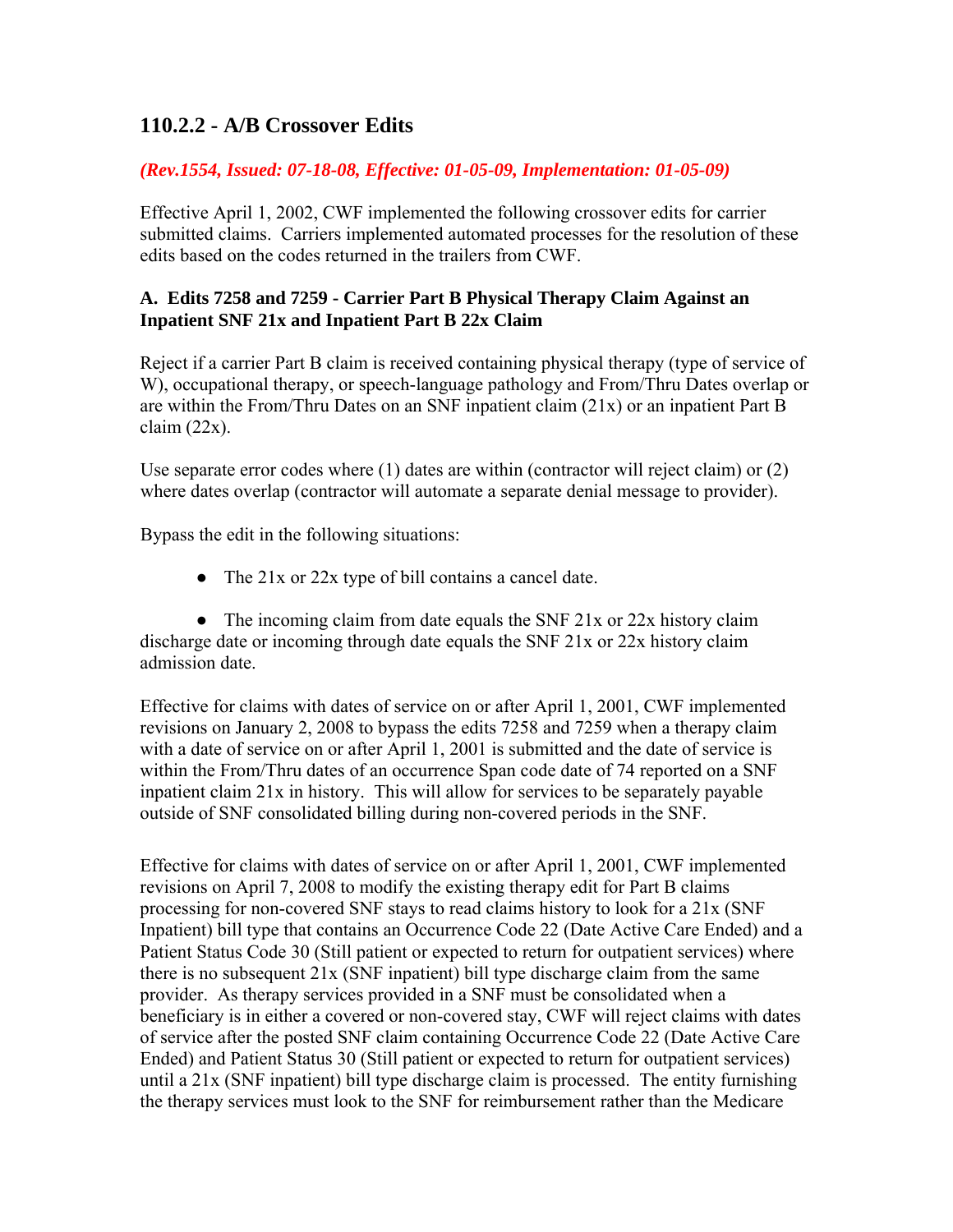contractor. *For claims processed on or after January 5, 2009, this edit shall no longer be functional. Contractors shall re-open and-re-process claims previously denied due to this edit when brought to their attention should they determine that the beneficiary was not in a SNF stay during the period the therapy service was rendered.*

# **B. Edits 7260 and 7261 - Carrier Part B Claim Without Therapy Against an Inpatient SNF**

Reject if a carrier Part B claim is received with From/Thru Dates overlapping or are within the From/Thru Dates on an SNF Inpatient claim (21x). If the SNF 21x claim on history has patient status 30 and occurrence code 22 (Date Active Care Ended), use occurrence 22 date instead of the through date.

Use separate error codes where (1) dates are within (contractor will reject claim); or (2) where dates overlap (contractor will automate a separate denial message to provider).

Bypass the edit in the following situations:

- The 21x history claim contains a cancel date.
- The incoming Part B claim from date equals the SNF 21x history claim discharge date. The incoming Part B claim through date equals the SNF 21x history claim admission date.
- A diagnosis code in any position on the incoming claim is for renal disease.
- The Part B claim contains ambulance codes per the files supplied to CWF in the annual and quarterly updates with modifiers other than N (SNF) in both the origin and destination on the same claim.
- The Part B claim is a CANCEL ONLY (Action Code 4) claim.
- The Part B claim is denied.
- The Part B service has a Payment Process Indicator other than A (allowed).
- The Part B claim contains only separately payable services per the files supplied to CWF in the annual and quarterly updates.

Effective for claims with dates of service on or after April 1, 2001, CWF implemented revisions on January 2, 2008 to bypass the edits 7260 and 7261 when a claim with a date of service on or after April 1, 2001 is submitted and the date of service is within the From/Thru dates with an occurrence Span code date of 74, 76, 77, 79, or M1 reported on a SNF inpatient claim 21x in history or the date of service is greater than the occurrence date on a SNF inpatient claim 21x in history with an occurrence code date of A3, B3, or